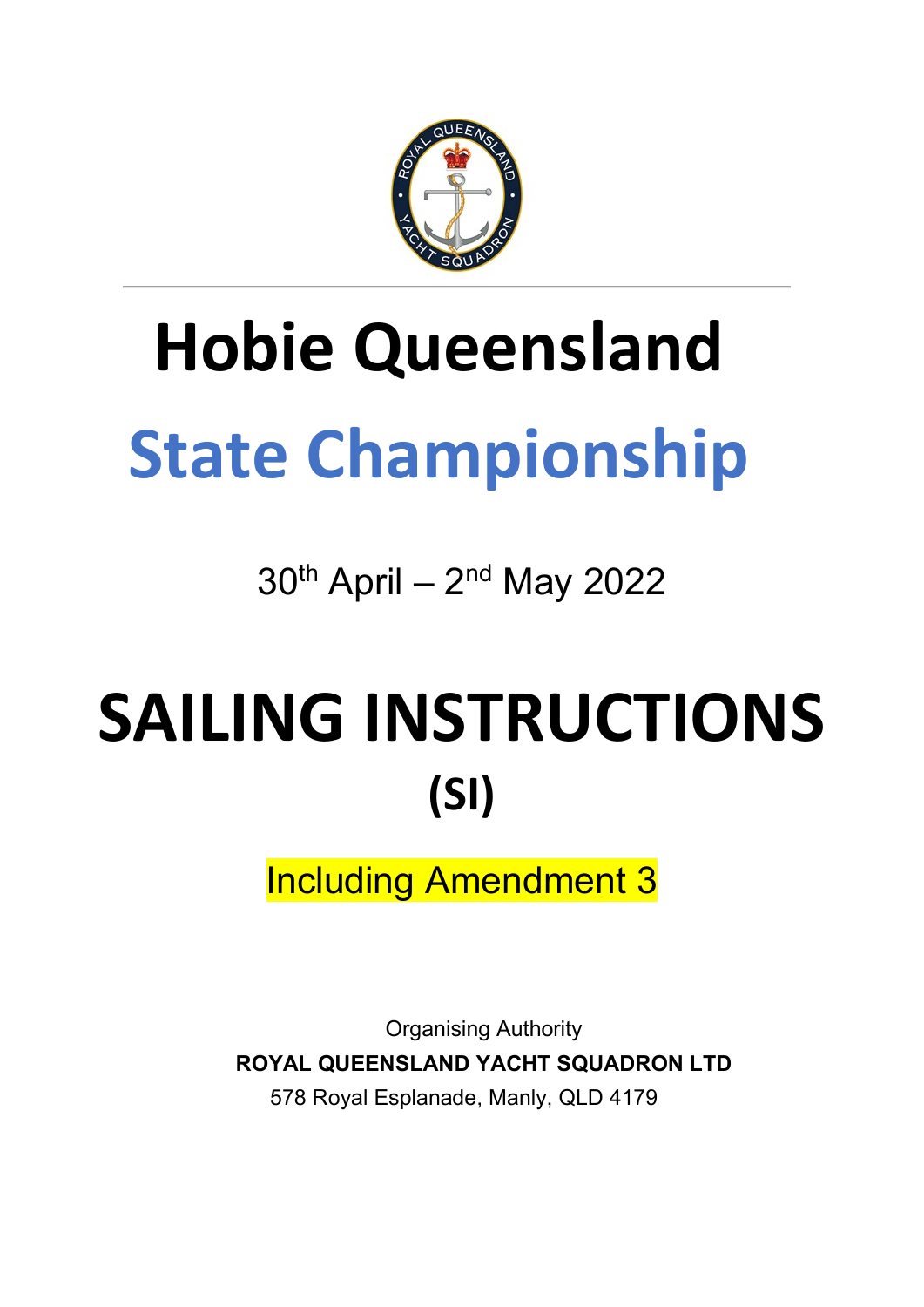*The notation '[NP]' in a rule of the sailing instructions (SIs) means that a boat may not protest another boat for breaking that rule. This changes RRS 60.1(a).* 

*The notation [DP] in a rule of the sailing instructions (SI's) means that a protest committee can award a penalty less than disqualification (including no penalty) at their discretion. This changes Rule 64.2*

# **1. RULES**

- 1.1. The event is governed by the rules as defined in The Racing Rules of Sailing.
- 1.2. Appendix T Arbitration will apply.
- 1.3. Where there is a difference between the Notice of Race (NoR) and the Sailing Instructions (SI) the SI take precedence.
- 1.4. RRS 40.1 Applies.
- 1.5. Competitors must follow all Club COVID-19 Policies [\(https://www.rqys.com.au/policiesanddocuments/](https://www.rqys.com.au/policiesanddocuments/) )

## **2. CHANGES TO SAILING INSTRUCTIONS**

2.1. Any change to the sailing instructions will be posted before 0900 on the day it will take effect, except that any change to the schedule of races will be posted by 2000 on the day before it will take effect.

# **3. COMMUNICATIONS WITH COMPETITORS**

- 3.1. Notices to competitors will be posted on the official notice board located at <https://www.rqys.com.au/sailingnoticeboard/> .
- 3.2. The race office is located at The RQYS Sailing Office located adjacent to Rigging Lawn 2, telephone 3396 8666, email [sailing@rqys.com.au](mailto:sailing@rqys.com.au).
- 3.3. [DP] While racing, except in an emergency, a boat shall not make voice or data transmissions and shall not receive voice or data communication that is not available to all boats.

# **4. CODE OF CONDUCT [DP]**

- 4.1. Competitors and support persons shall comply with reasonable requests from race officials.
- 4.2. Competitors and support persons shall handle any equipment or place advertising provided by the organizing authority with care, seamanship, in accordance with any instructions for its use and without interfering with its functionality.

# **5. SIGNALS MADE ASHORE**

- 5.1. Signals made ashore will be displayed at the official flag pole located at the top of the Eastern Gangway of the Bill Kirby Docks.
- 5.2. When flag AP is displayed ashore, '1 minute' is replaced with 'not less than 45 minutes' in Race Signals AP.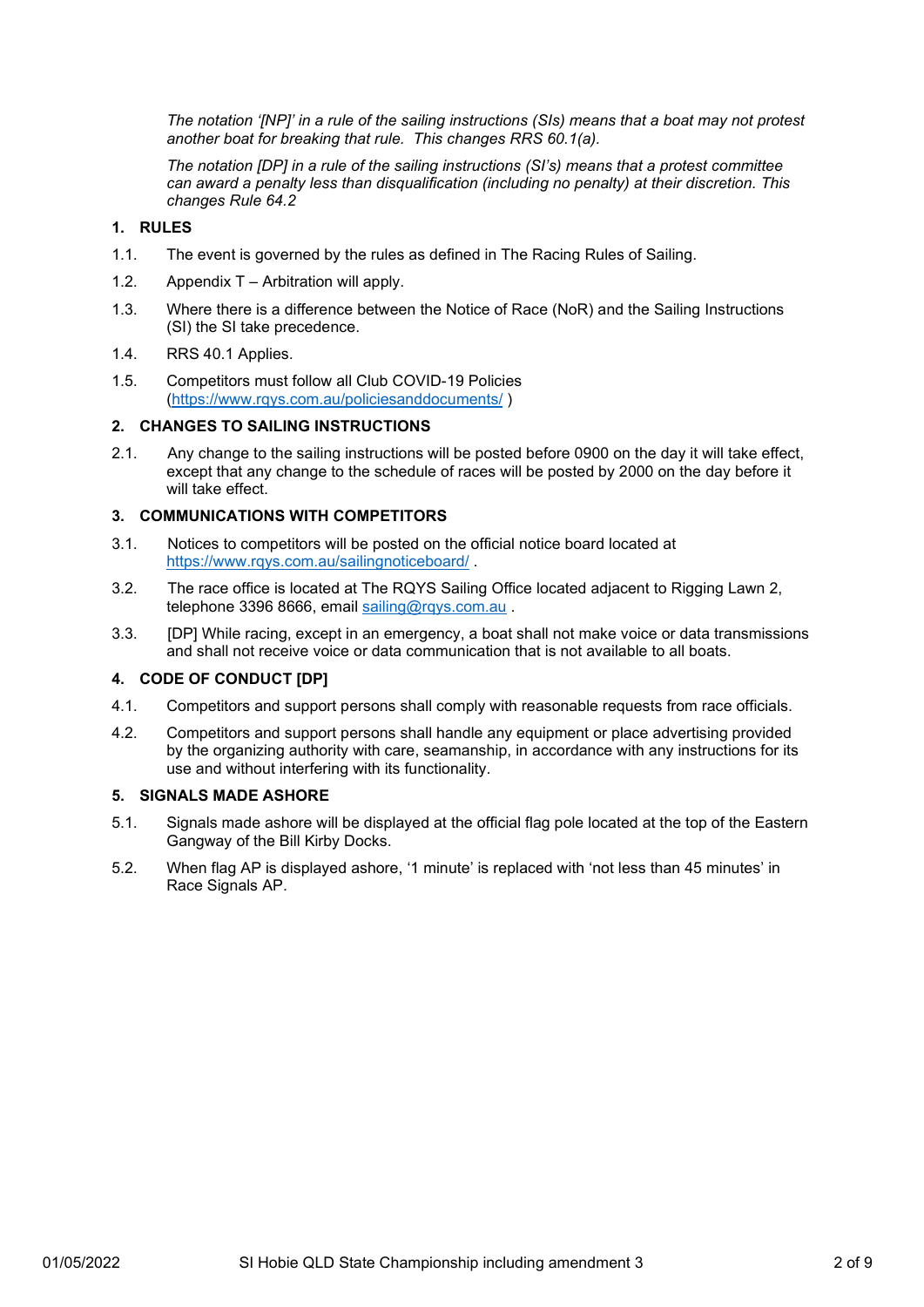# **6. SCHEDULE OF RACES**

| Date       | Event                     | <b>Time/First Warning</b>        |  |  |  |
|------------|---------------------------|----------------------------------|--|--|--|
|            | Registration and weigh-in | 0900 hrs-1000 hrs                |  |  |  |
|            |                           |                                  |  |  |  |
| 30/04/2022 | <b>Briefing</b>           | 1100 hrs                         |  |  |  |
|            |                           |                                  |  |  |  |
|            | First Warning not before  | 1230 hrs                         |  |  |  |
|            |                           | 3 races back to back             |  |  |  |
|            | First Warning not before  | 1000hrs                          |  |  |  |
|            |                           | Morning - 3 races back-to-back   |  |  |  |
| 01/05/2022 |                           | Return to shore - Lunch Break    |  |  |  |
|            |                           | Afternoon - 2 races back-to-back |  |  |  |
|            | First Warning not before  | 1000 hrs                         |  |  |  |
|            |                           | Maximum of 4 races back-to-back  |  |  |  |
| 02/05/2022 |                           |                                  |  |  |  |
|            | Presentation              | <b>After Racing</b>              |  |  |  |

- 6.2. On the last scheduled day of racing no warning signal will be made after 1430 hrs.
- 6.3. A maximum of ten (10) races are scheduled.
- 6.4. No more than four (4) races shall be sailed on any one session.
- 6.5. In an effort to keep the regatta entry fee to a minimum, there will be no formal presentation dinner for this event. The presentation will be held as soon as possible following completion of racing on the rigging lawn.
- 6.6. There will be a free sausage sizzle after racing on Saturday and Sunday.

# **7. CLASS FLAGS**

7.1. The class flags are:

Hobie 14 – Purple flag with black insignia.

Hobie 16 – Yellow flag with Black insignia.

Hobie 17 – Dark Blue flag with Black insignia.

Hobie Tiger – Pink flag with Black insignia.

Hobie Wildcat – Light Blue flag with Dark Blue insignia.

# **8. RACING AREA**

8.1 SI Attachment A shows the location of the racing area.

# **9. COURSES**

- 9.1. The diagram in SI Attachment B shows the courses, including the approximate angles between legs, the order in which marks are to be passed, and the side on which each mark is to be left.
- 9.2. No later than the warning signal, the race committee signal vessel will display the course to be sailed and the approximate compass bearing of the first leg.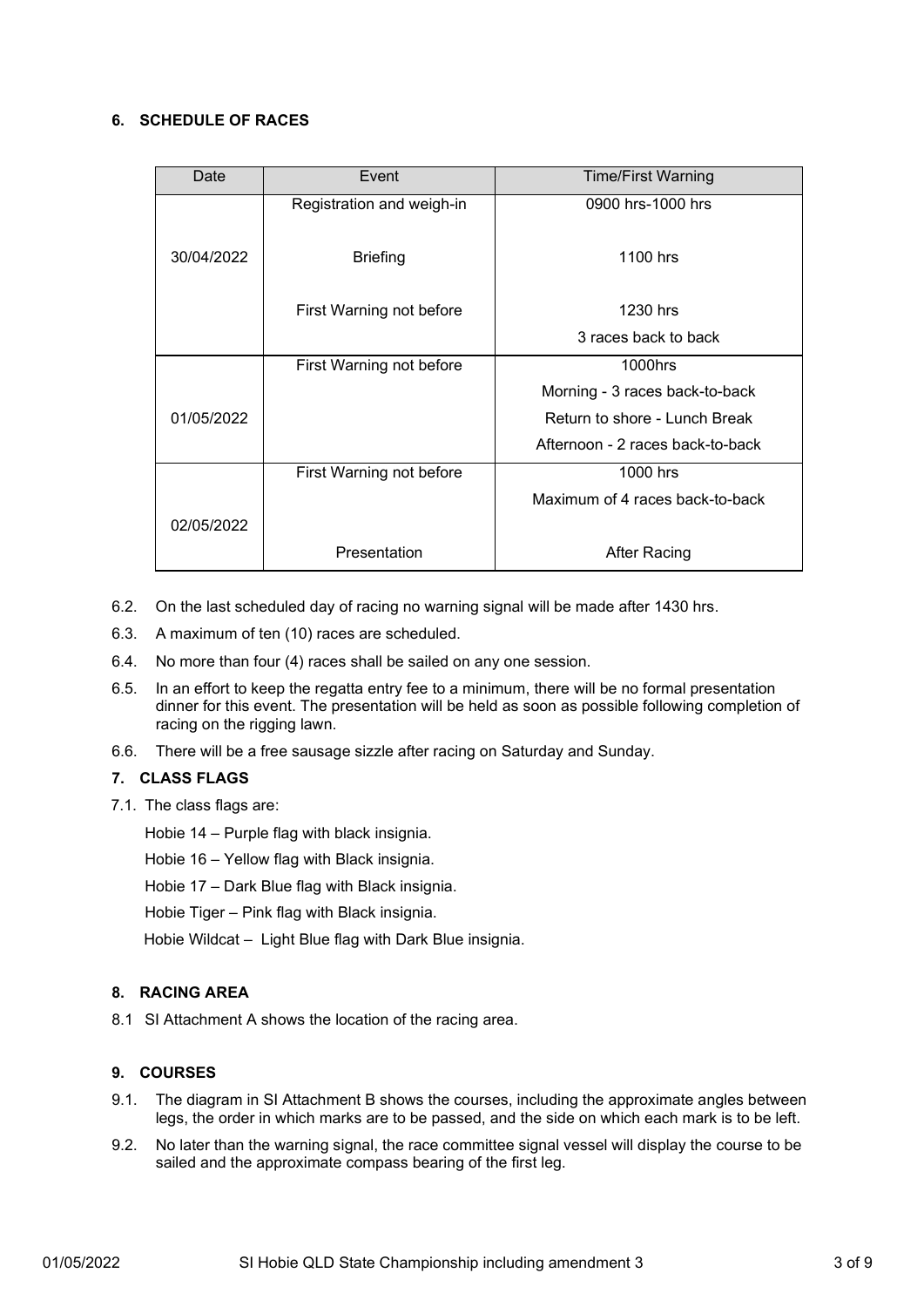# **10. MARKS**

10.1. Marks are as described in SI Attachment B.

### **11. THE START**

- 11.1. The starting line is between a staff displaying an orange flag on the signal vessel at the starboard end and the course side of the port-end starting mark.
- 11.2. Boats whose warning signal has not been made shall avoid the starting area during the starting sequence for other races.
- 11.3. A boat that does not start within four (4) minutes after her starting signal will be scored Did Not Start without a hearing. This changes RRS A5.1 and A5.2.

# **12. CHANGE OF THE NEXT LEG OF THE COURSE**

12.1. To change the next leg of the course, the race committee will lay a new mark (or move the finishing line) and remove the original mark as soon as practicable. When in a subsequent change a new mark is replaced, it will be replaced by an original mark.

#### **13. THE FINISH**

- 13.1. The finishing line is between a staff displaying a blue flag on the finishing vessel at the port end and the course side of the starboard end finishing mark.
- 13.2. If course configuration C is used SI 13.1 is changed "The finishing line is between a staff displaying a blue flag on the finishing vessel at the starboard end and the course side of the port end finishing mark."

#### **14. TIME LIMITS [AND TARGET TIMES]**

14.1. The Race Target Time, Race Time Limit (see RRS 35), and the Finishing Window are shown in the table below.

| <b>Target Time</b> | Race Time Limit | <b>Finishing Window</b> |  |  |  |
|--------------------|-----------------|-------------------------|--|--|--|
| 40 minutes         | 60 minutes      | 15 minutes              |  |  |  |

- 14.2. The Finishing Window is the time for boats to finish after the first boat sails the course and finishes. Boats failing to finish within the Finishing Window, and not subsequently retiring, penalized or given redress, will be scored Time Limit Expired (TLE) without a hearing. A boat scored TLE shall be scored points for the finishing place one more than the points scored by the last boat that finished within the Finishing Window. This changes RRS 35, A5.1, A5.2 and A10.
- 14.3. Failure to meet the Target Time will not be grounds for redress. This changes RRS 62.1(a).

#### **15. HEARING REQUESTS**

- 15.1. For each class, the protest time limit is 60 minutes after the last boat in that class finishes the last race of the day or the race committee signals no more racing today, whichever is later. The time will be posted on the official notice board.
- 15.2. Hearing request forms are available from the race office near rigging lawn 2 or online at <https://www.rqys.com.au/regatta-club-racing-documents-auditors/> .
- 15.3. Notices will be posted no later than 30 minutes after the protest time limit to inform competitors of hearings in which they are parties or named as witnesses. Hearings will be held at a time and place advised on the hearing notice.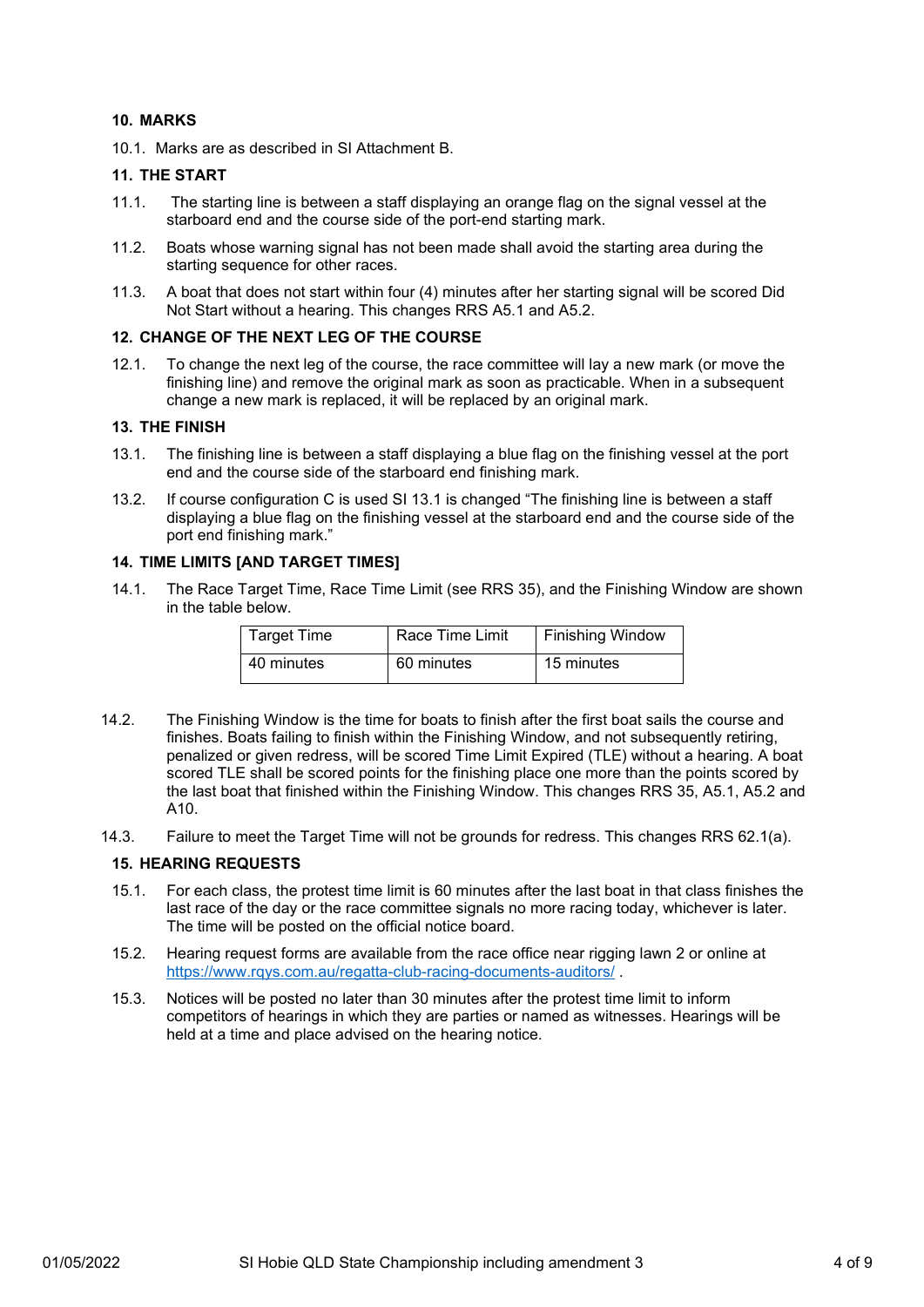# **16. SCORING**

- 16.1. Four (4) races are required to be completed to constitute a series.
- 16.2. When fewer than four (4) races have been completed, a boat's series score is the total of her race scores.
- 16.3. When four (4) or more races have been completed, a boat's series score is the total of her race scores excluding her worst score.

# **17. SAFETY REGULATIONS [DP][NP]**

- 17.1. All skippers shall SIGN ON before racing each day and SIGN OFF at the earliest possible time after the completion of racing (but not later than the end of protest time). The sign on will be available near the Sailing Office & Rigging Lawn 2.
- 17.2. All Maritime Queensland Aquatic Event conditions must be followed including:
- 17.2.1. All Participating ships are not to impede power driven vessels traversing Manly Boat Harbour and associated channels.
- 17.2.2. All Participating ships are to obey the gazetted speed limit in Manly Boat Harbour (6 knots).
- 17.3. No Spinnakers are to be flown in the Manly Harbour 6-knot area.
- 17.4. No sailing vessel shall berth on or impede traffic to/from the RQYS fuel dock with out permission from the RQYS Sailing or Marina Office.
- 17.5. A boat that retires from a race shall notify the race committee at the first reasonable opportunity.

#### **18. REPLACEMENT OF CREW OR EQUIPMENT**

- 18.1. [DP] Substitution of competitors is not allowed without prior written approval of the race committee.
- 18.2. [DP] Substitution of damaged or lost equipment is not allowed unless authorized in writing by the race committee. Requests for substitution shall be made to the committee at the first reasonable opportunity, which may be after the race.

#### **19. EQUIPMENT AND MEASUREMENT CHECKS**

- 19.1. A boat or equipment may be inspected at any time for compliance with the class rules, notice of race and sailing instructions.
- 19.2. [DP] When instructed by a race official on the water, a boat shall proceed to a designated area for inspection.

### **20. OFFICIAL VESSELS**

20.1. Official vessels will be identified by display of a white flag with back letters 'RC' or red letters 'MEDIA'.

# **21. [DP] SUPPORT TEAMS**

21.1. Team leaders, coaches and other support persons shall stay outside areas where boats are racing from the time of the preparatory signal for the first start until all boats have finished or retired or the race committee signals a postponement, general recall or abandonment.

#### **22. TRASH DISPOSAL**

22.1. Trash may be placed aboard official or support person vessels.

# **23. BERTHING [DP][NP]**

- 23.1. Restrictions may be placed on where vessels may be stored or rigged by the RQYS Sailing or Marina office.
- 23.2. No tie down restraints may penetrate the ground deeper than 300mm due to lawn irrigation systems.
- 23.3. No vehicles are to be on the rigging lawns at any time.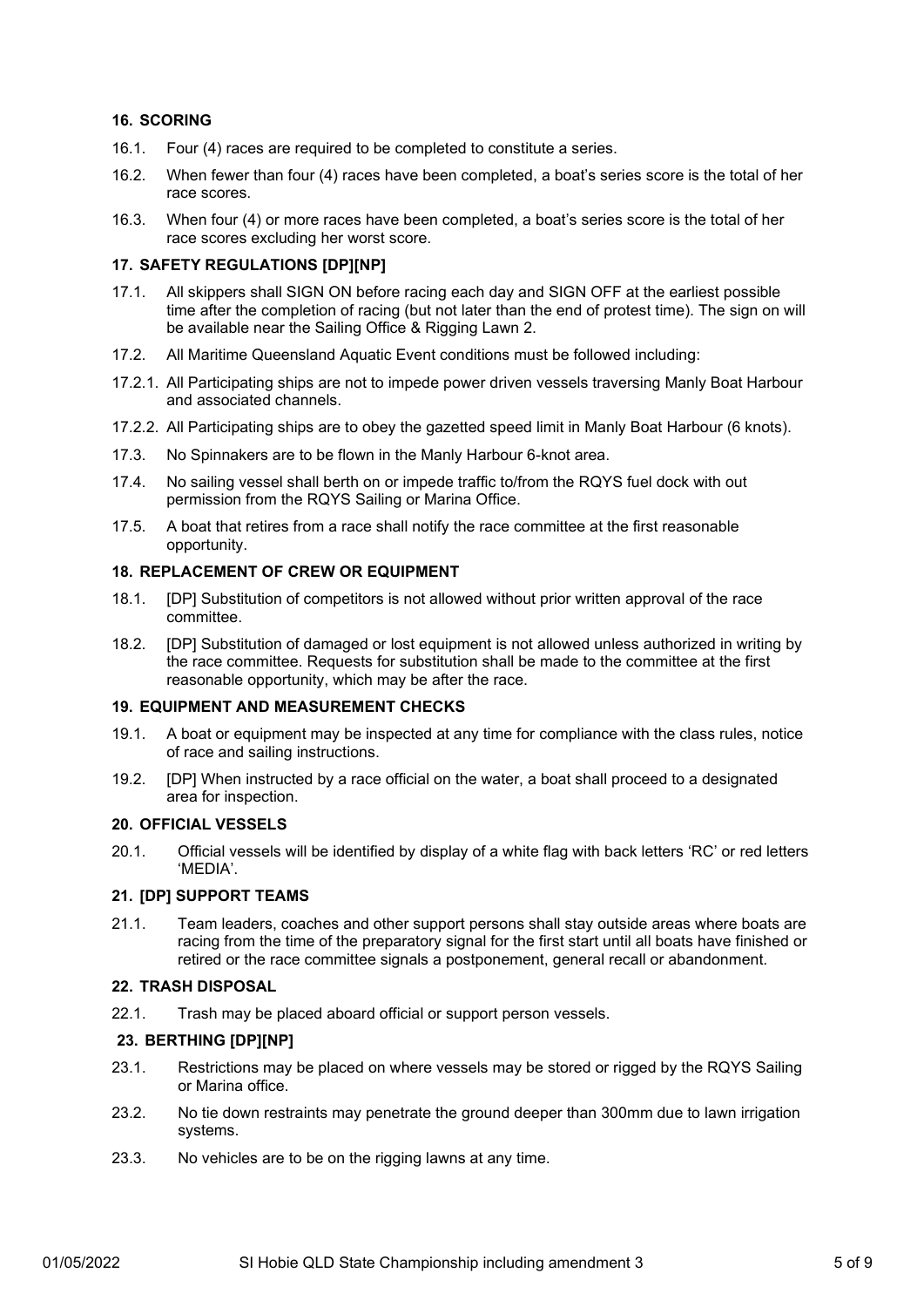# **24. PRIZES**

- 24.1. Prizes will be given as follows:
	- 24.1.1. Prizes will be awarded to the helmsman and crew placing 1st, 2nd & 3rd in all classes.
	- 24.1.2. Other Prizes may be awarded by the Organising Authority.
	- 24.1.3. A minimum of five entrants is required to constitute a division.

#### **25. RISK STATEMENT**

25.1. RRS 3 states: 'The responsibility for a boat's decision to participate in a race or to continue to race is hers alone.' By participating in this event each competitor agrees and acknowledges that sailing is a potentially dangerous activity with inherent risks. These risks include strong winds and rough seas, sudden changes in weather, failure of equipment, boat handling errors, poor seamanship by other boats, loss of balance on an unstable platform and fatigue resulting in increased risk of injury. **Inherent in the sport of sailing is the risk of permanent, catastrophic injury or death by drowning, trauma, hypothermia or other causes.**

# **26. INSURANCE**

26.1. Each participating boat shall be insured with valid third-party liability insurance with a minimum cover of \$10,000,000AUD per incident or the equivalent.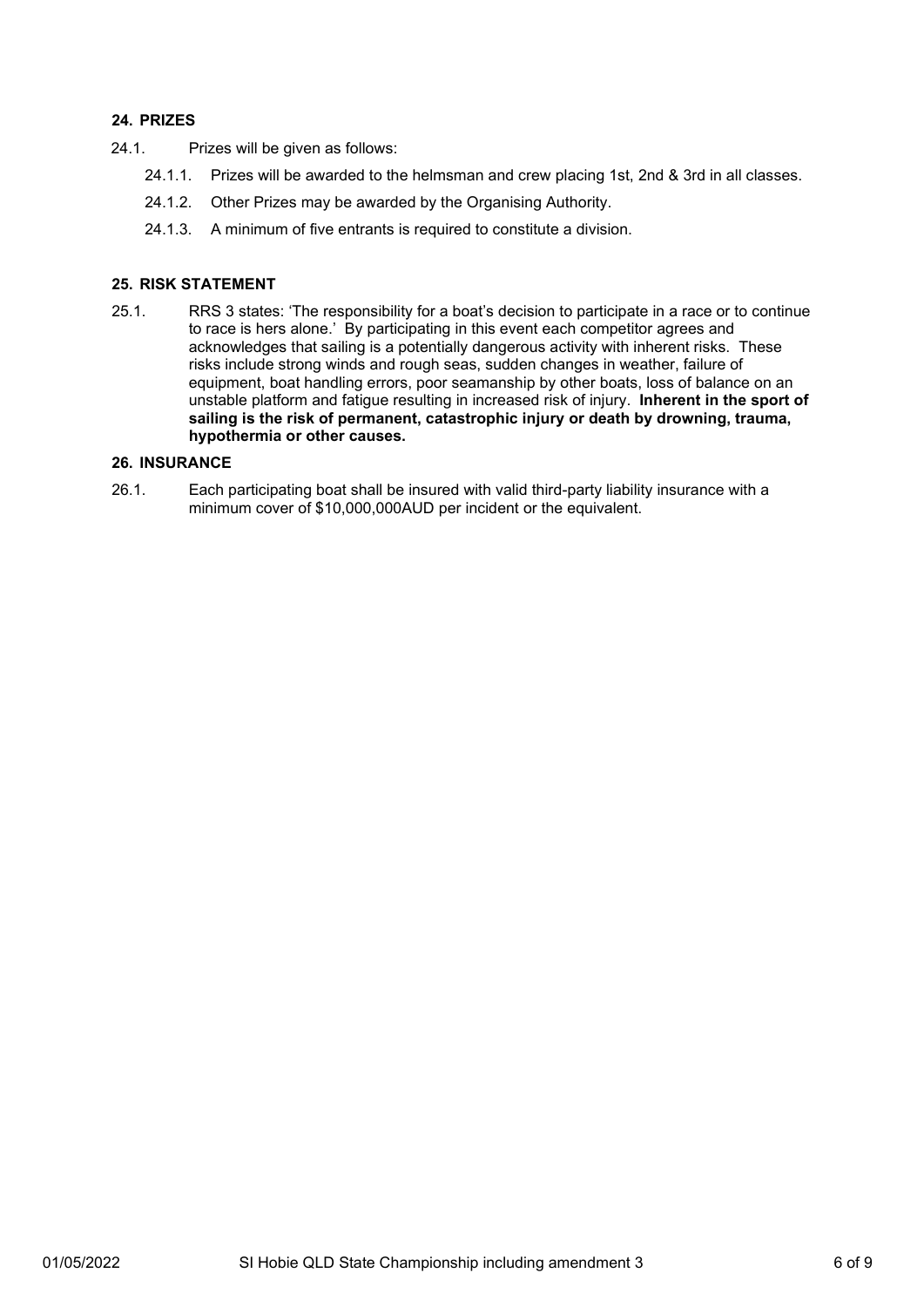# **SI ATTACHMENT A**

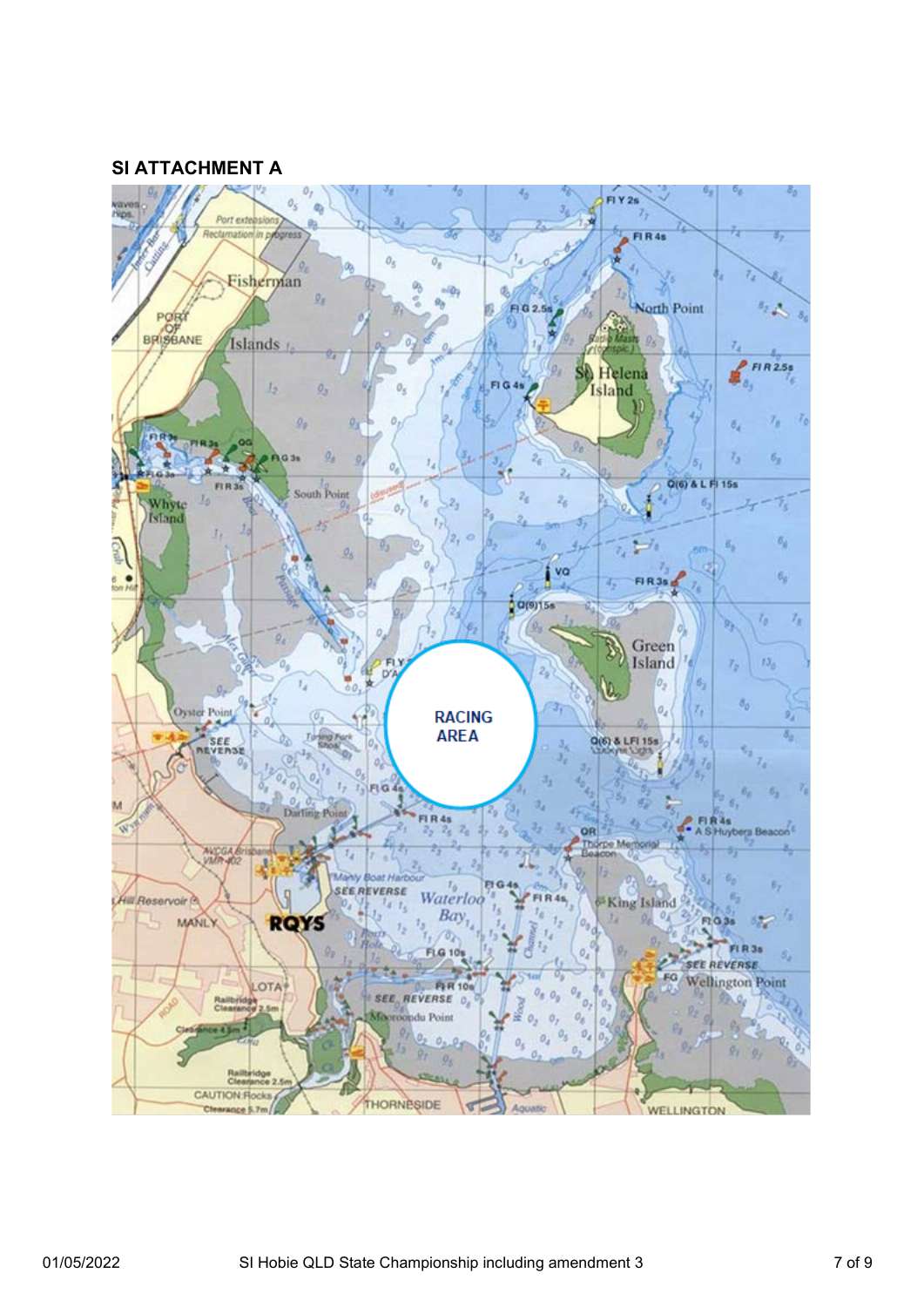# **SI ATTACHMENT B**

| <b>No</b>      | <b>Course</b> |   |   |   |             |             |   |   |     | <b>Finish</b> | <b>Race Committee Options</b> |    |            |
|----------------|---------------|---|---|---|-------------|-------------|---|---|-----|---------------|-------------------------------|----|------------|
| 1              | (S)           | A | C | A |             |             |   |   | (F) | Downwind      | 1G                            | 10 | 1GO        |
| $\overline{2}$ | (S)           | A | C | A | C           | A           |   |   | (F) | Downwind      | 2G                            | 20 | 2GO        |
| 3              | (S)           | A | C | A | B           | C           |   |   | (F) | Upwind        |                               | 30 |            |
| 4              | (S)           | A | C | A | B           | C           | A |   | (F) | Downwind      |                               | 40 |            |
| 5              | (S)           | A | C |   |             |             |   |   | (F) | Upwind        | 5G                            | 50 | <b>5GO</b> |
| 6              | (S)           | A | C | A | $\mathbf c$ |             |   |   | (F) | Upwind        | 6G                            | 60 | 6GO        |
| 7              | (S)           | A | C | A | B           | $\mathbf c$ | A | C | (F) | Upwind        |                               | 70 |            |

# **IHCA STANDARD COURSES**

S = start (Orange Teardrop), A = weather mark (Orange Inflatable), B = reaching mark (Purple Inflatable),  $C =$  leeward mark (Large Teardrop),  $G =$  gate(Large Teardrop),  $F =$  finish (Orange Teardrop), O = offset mark (Orange Teardrop), Change mark Yellow Inflatable.

"B" MARK LOCATION: The Race Committee will endeavour to locate "B" Mark, the reaching mark, at either the windward or leeward end of the course approximately 90 to 105 degrees abeam of the windward or leeward mark.